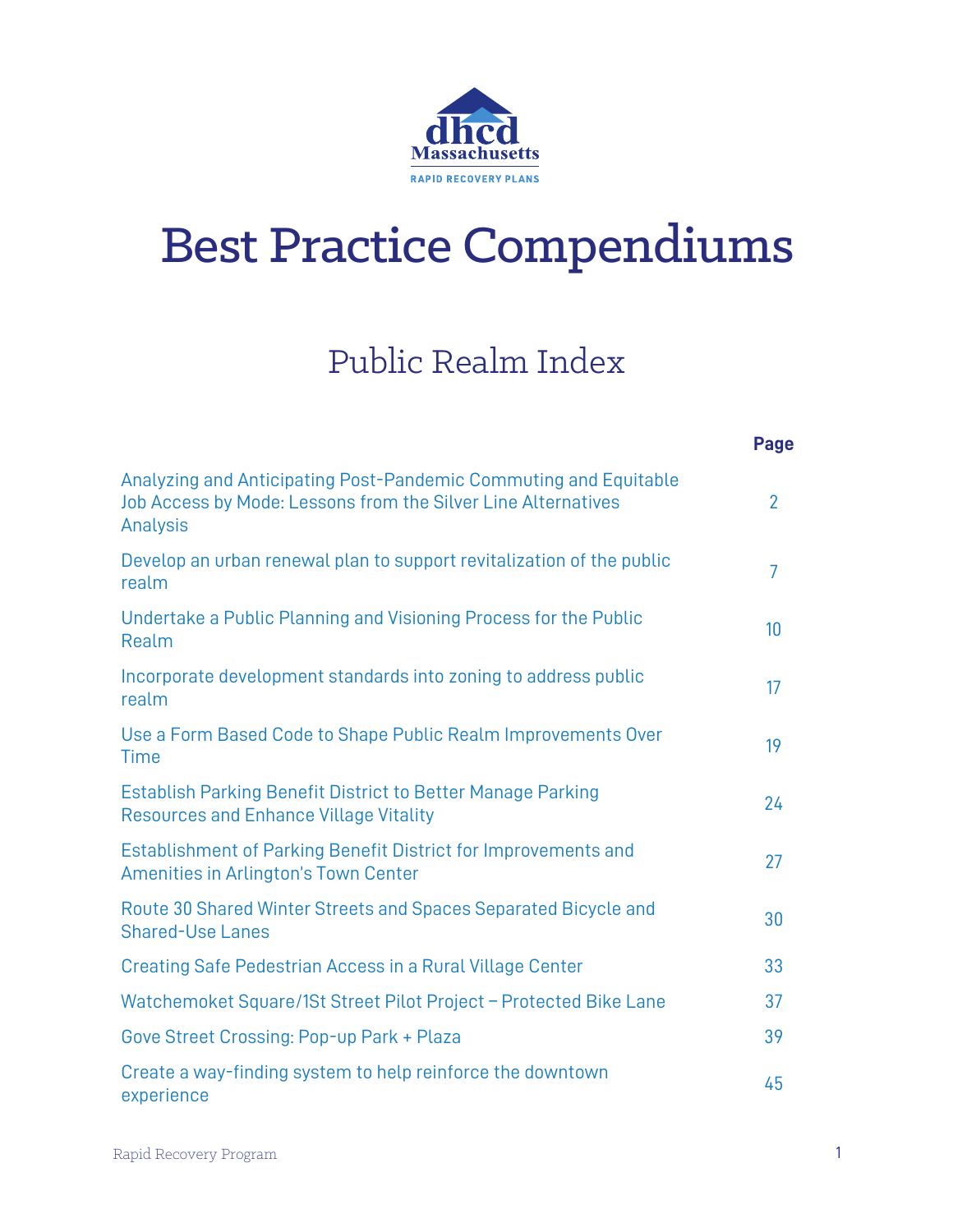| <b>Wayfinding on Fairmount Greenway</b>                                                                                    | 50  |
|----------------------------------------------------------------------------------------------------------------------------|-----|
| Integrate Brand and Art into your Wayfinding System                                                                        | 54  |
| Create a way-finding theme based on the community's seaside<br>location                                                    | 58  |
| <b>Create "Bass in the Grass" Event</b>                                                                                    | 63  |
| <b>Event Branding: Taste Fall River</b>                                                                                    | 66  |
| Branding through site planning and development: Island Creek<br>Oysters                                                    | 69  |
| Create Calm Street Pilots and Pop-Up Curbside "Streeteries"                                                                | 72  |
| Increase Outdoor Dining and Safe Bike/Pedestrian Connections                                                               | 78  |
| Programming & Activating Open Streets                                                                                      | 83  |
| "Social Zones & Shared Streets"                                                                                            | 87  |
| Increase Outdoor Dining and Safe Walking in Support of Businesses<br>During the 400th Anniversary of the Pilgrim's Landing | 90  |
| Connect Neighborhoods to Business Districts via Neighborways                                                               | 95  |
| Launch a public art program                                                                                                | 98  |
| <b>The Corner Spot</b>                                                                                                     | 102 |
| <b>Host a Paint Day Block Party</b>                                                                                        | 105 |
| Muskegon Western Market                                                                                                    | 108 |
| Rice + Larpenteur: Activation and Retention in a Suburban,<br><b>Multicultural Community</b>                               | 111 |
| Winter Activation at the Panoway in Downtown Wayzata                                                                       | 114 |
| Activate Alleys: Attract People to Under-Utilized Spaces                                                                   | 117 |
| <b>Tipton Alley</b>                                                                                                        | 122 |
| <b>Chair the City's Restaurant Reopening Task Force</b>                                                                    | 125 |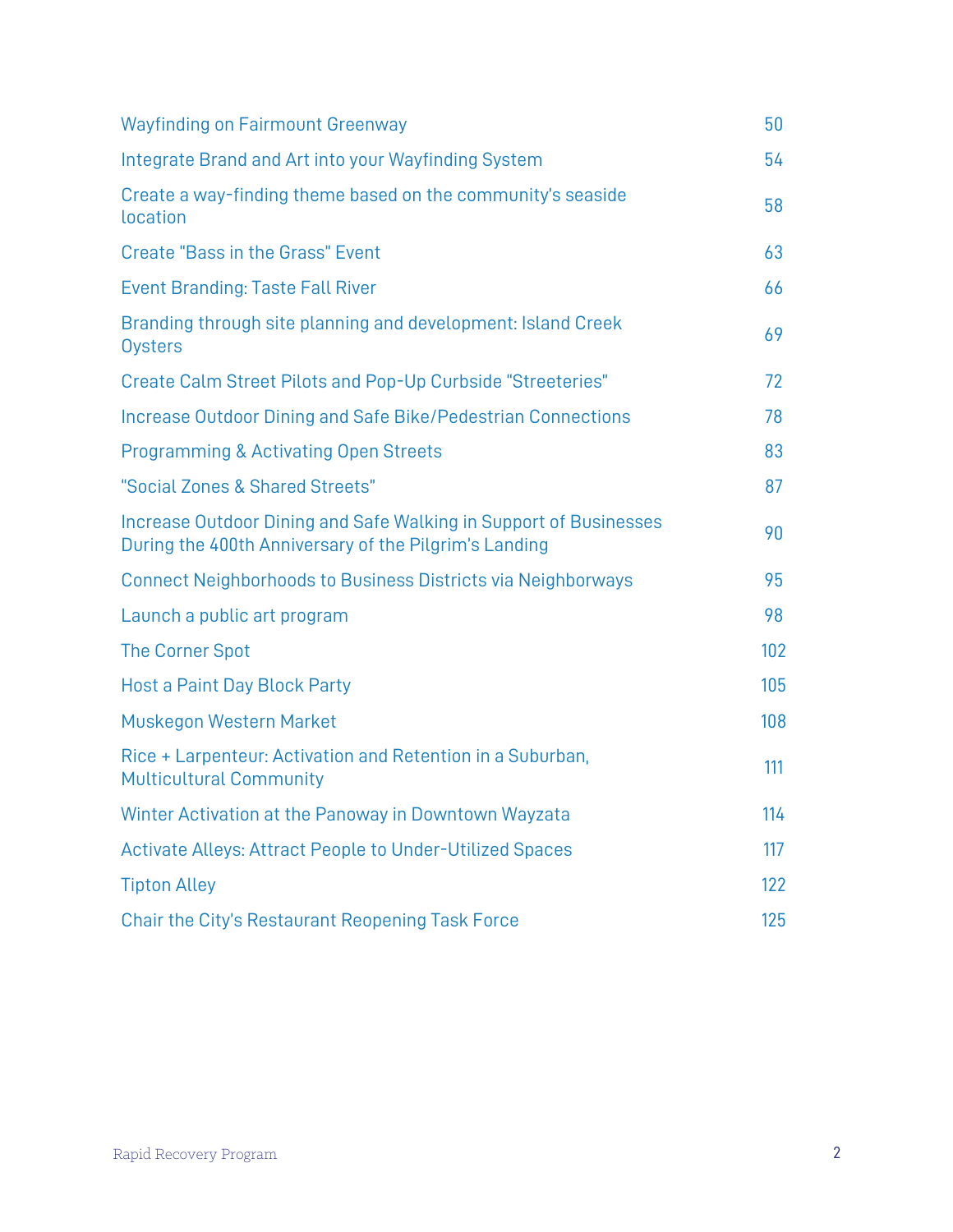

#### Private Realm Index

|                                                                                              | <b>Page</b>    |
|----------------------------------------------------------------------------------------------|----------------|
| Housing as a Complement to Local Businesses                                                  | $\overline{2}$ |
| Create or update design guidelines for a downtown, village center, or<br>commercial corridor | 5              |
| Developing storefront guidelines to energize downtown                                        | 12             |
| Downtown Manchester-Architectural Design Guidelines                                          | 17             |
| Develop a façade/storefront/site improvement program                                         | 22             |
| Conduct Business Assessments - An Outside-In Approach                                        | 31             |
| Retail Reboot: Updating retail store design (With COVID 19)<br>implications in mind)         | 36             |
| Main St. Activation Program A post-Covid 19 downtown recovery plan                           | 38             |
| <b>Windows Before Stores</b>                                                                 | 42             |
| Creative empty storefront treatments by Newton Community Pride's<br>WindowArt                | 45             |
| <b>Provide Welcoming Outdoor Dining</b>                                                      | 50             |
| Redeveloping Underutilized Commercial Space                                                  | 54             |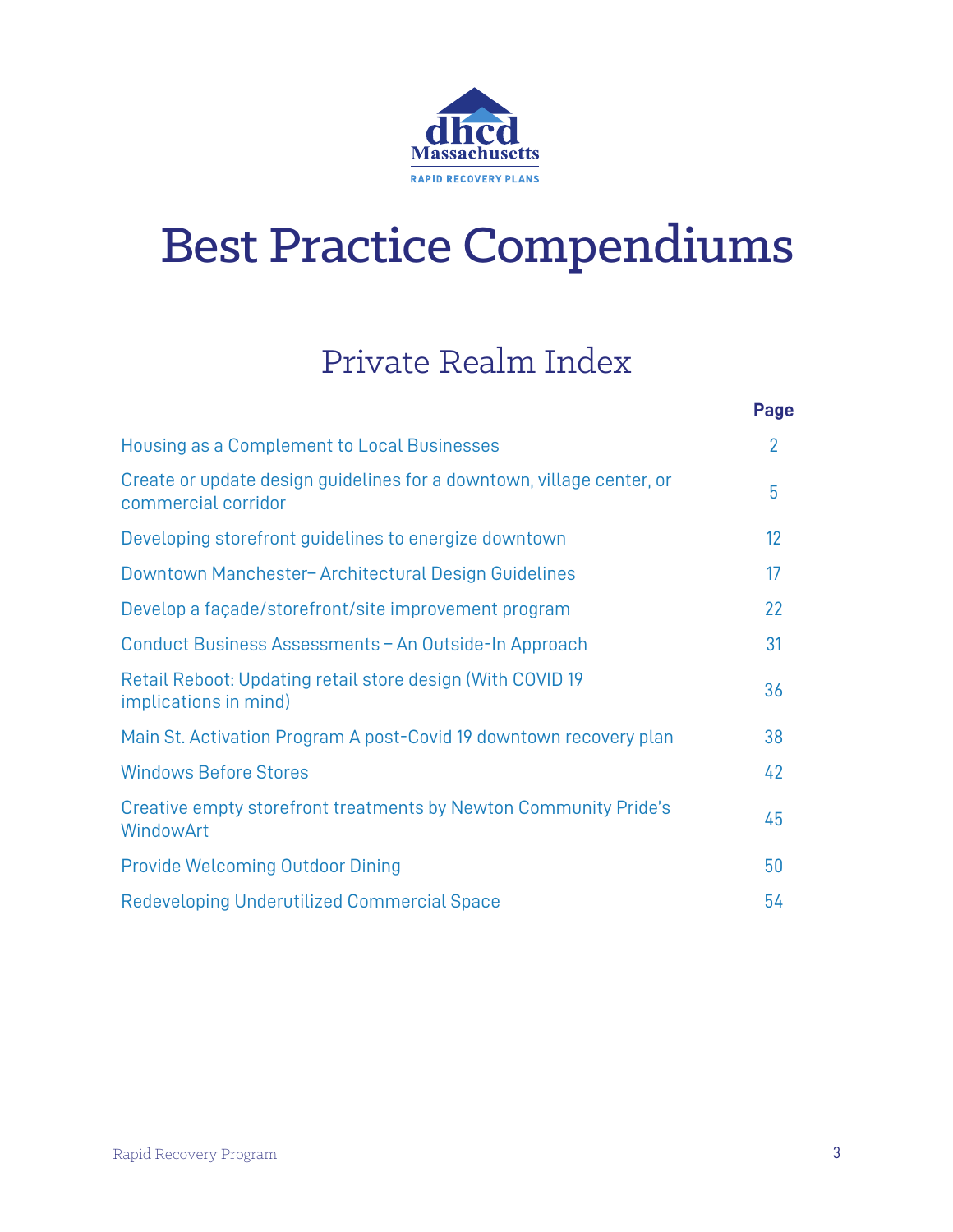

#### Revenue & Sales Index

|                                                                                            | <b>Page</b>    |
|--------------------------------------------------------------------------------------------|----------------|
| Helping Main Street in the Long Term After COVID-19                                        | $\overline{2}$ |
| <b>Establish a Business Recovery Task Force</b>                                            | 6              |
| Create a walking loop to attract customers and test ideas for long-<br>term implementation | 9              |
| Host a block party to support ground floor activation efforts<br>downtown                  | 14             |
| <b>Pledge To Support Local</b>                                                             | 19             |
| #IAMherst Welcome                                                                          | 22             |
| <b>Coordinated Social Media Marketing</b>                                                  | 26             |
| <b>Rapid Website Development</b>                                                           | 28             |
| Sponsoring Culturally-specific Portals for Digital Marketing and<br>Promotion              | 30             |
| Local eCommerce Marketplace                                                                | 34             |
| Retail & Restaurant Technology Initiative                                                  | 40             |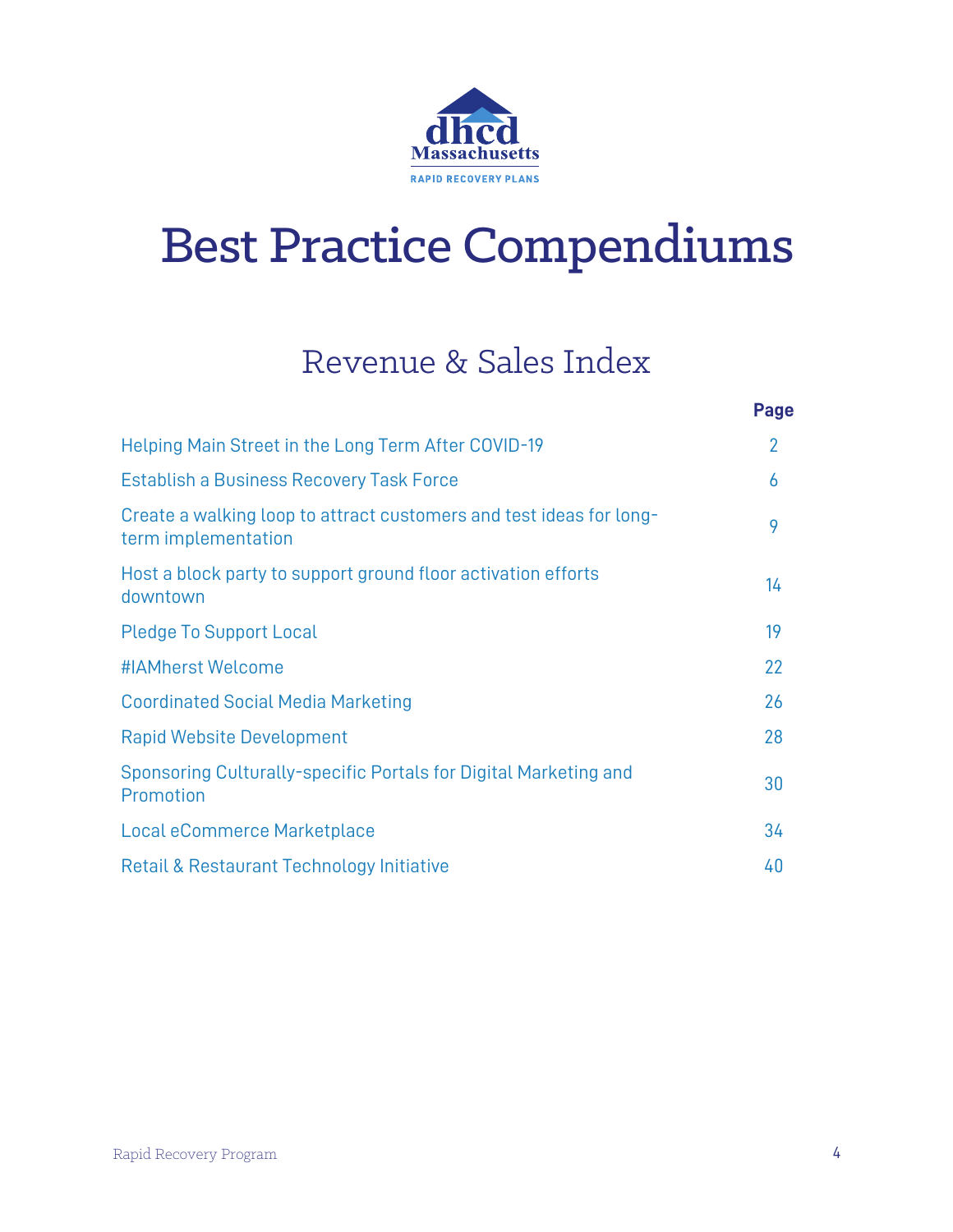

### Cultural/Arts Index

|                                                                                                                               | <b>Page</b>    |
|-------------------------------------------------------------------------------------------------------------------------------|----------------|
| <b>Conduct Arts &amp; Culture Needs Assessment</b>                                                                            | $\overline{2}$ |
| <b>Innovative Funding For Arts Districts</b>                                                                                  | 5              |
| <b>Contracting with Artists</b>                                                                                               | 8              |
| Iluminación Lawrence: Illuminating downtown Lawrence to create<br>wonder and attraction                                       | 11             |
| Connect artists, entrepreneurs, and makers/crafters with landlords<br>to fill vacant storefronts and change Main Street image | 16             |
| Interactive Storefronts: Engage Residents Through Artistic<br>Installations in Storefronts                                    | 21             |
| Host a downtown cultural event to support businesses and show<br>positive change                                              | 27             |
| Beech Tree themed street furniture: community branding through<br>functional public art                                       | 32             |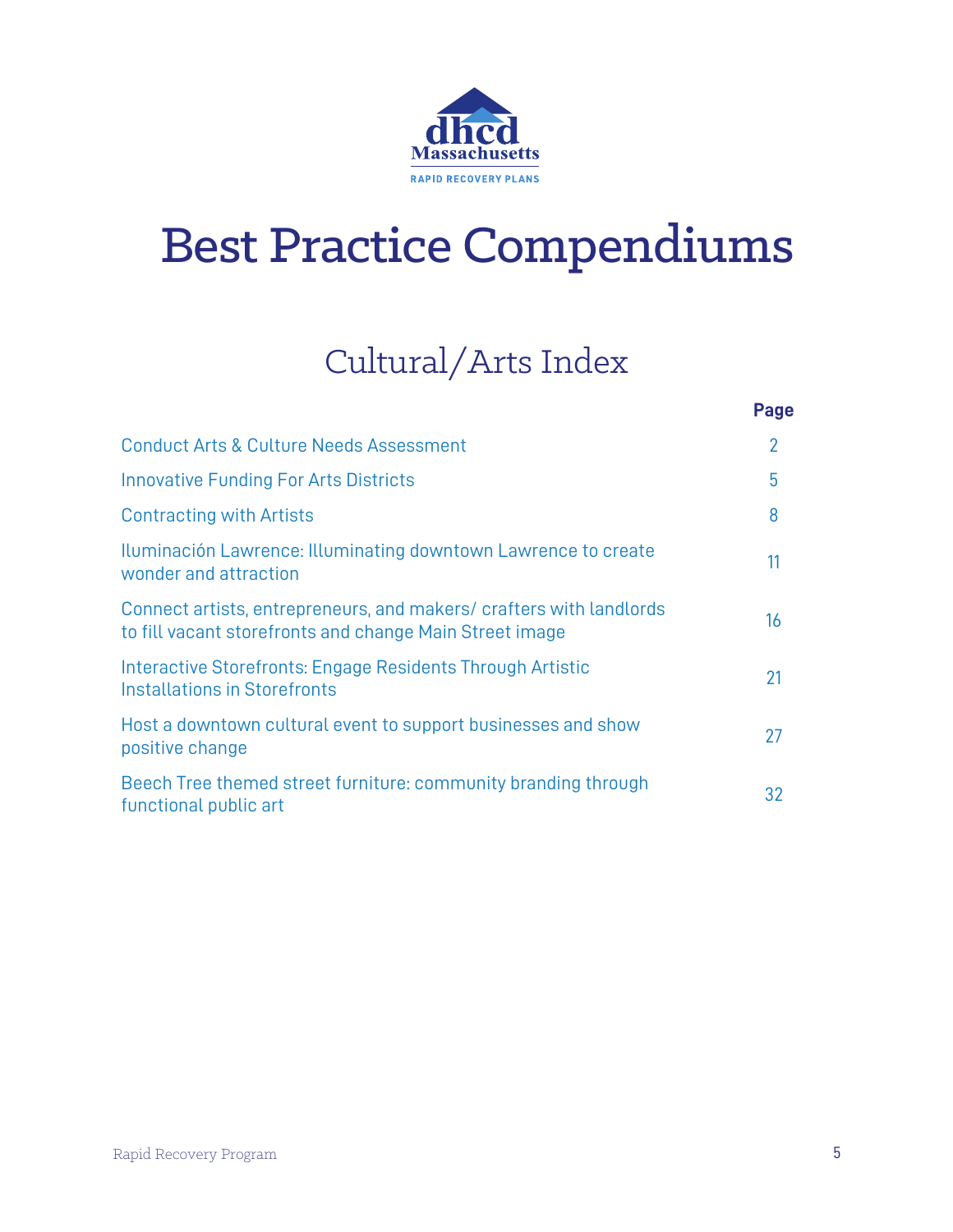

#### Administrative Capacity Index

|                                                                                                 | ı uyu          |
|-------------------------------------------------------------------------------------------------|----------------|
| Improve zoning, licensing, and permitting interactions                                          | $\overline{2}$ |
| Zoning for a Resilient Downtown                                                                 | 5              |
| Develop or update the municipality's sign code                                                  | 9              |
| <b>Strategy Guide for Activating Public Spaces</b>                                              | 15             |
| <b>Shared Streets - Peer Exchange</b>                                                           | 17             |
| Tyngsborough: Expedite License Modifications for Outdoor Dining                                 | 23             |
| <b>Streamlining Special Event Permitting</b>                                                    | 26             |
| <b>Permitting Pop-Up Events</b>                                                                 | 29             |
| Determining a District Management Model for Downtown Reading                                    | 34             |
| Formation of a Business Improvement District in Hudson, MA                                      | 37             |
| <b>Culturally Competent Volunteer and Mentoring for Black</b><br><b>Entrepreneurs</b>           | 41             |
| Facilitating Inclusive Entrepreneurial Ecosystem Building and<br>Enhancement                    | 44             |
| Launch an Equitable Technical Assistance Network for COVID<br><b>Pandemic Relief and Beyond</b> | 49             |

**Page**